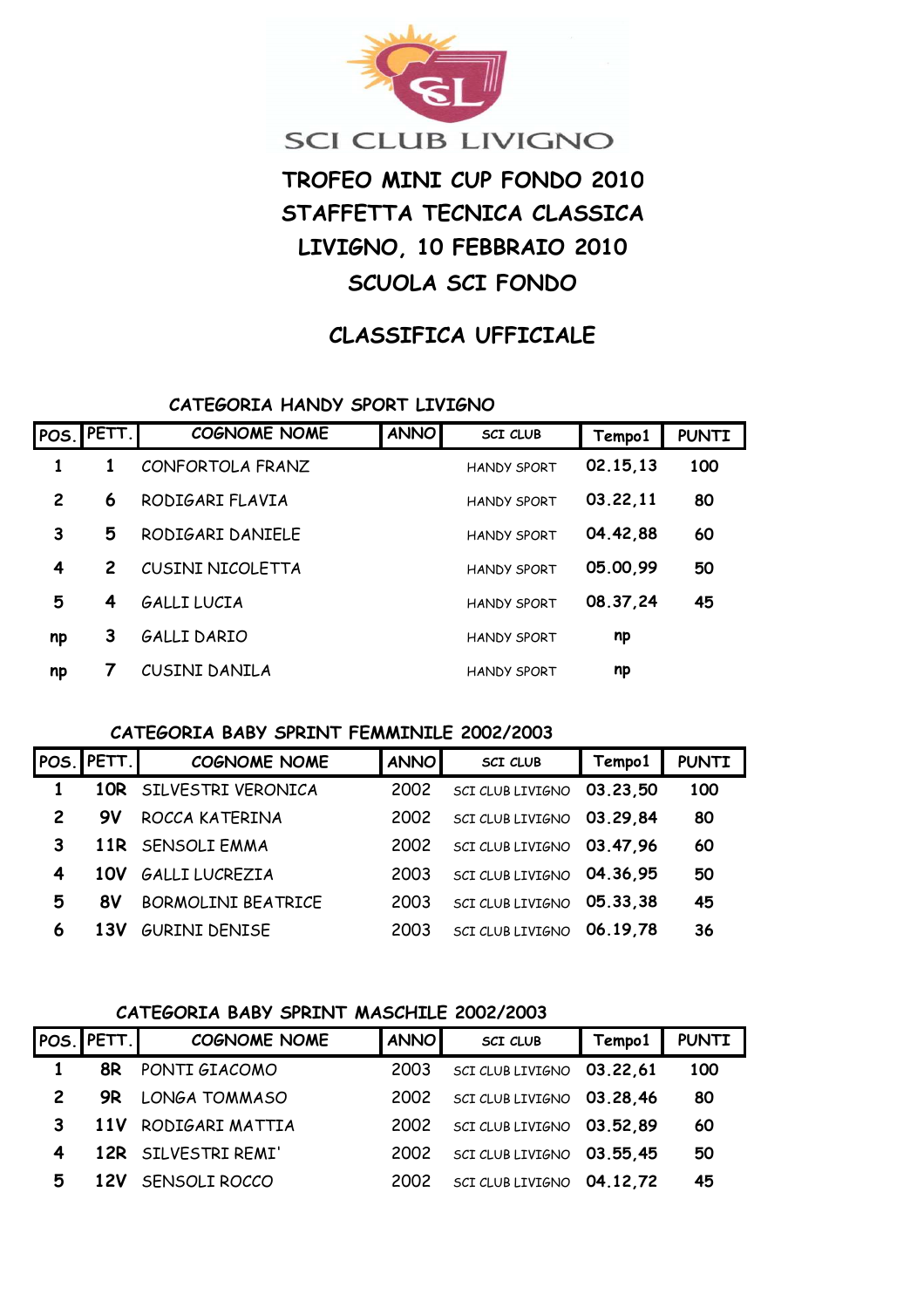## **CATEGORIA BABY FEMMINILE 2000/2001**

|                | POS. PETT. I | <b>COGNOME NOME</b>    | <b>ANNO</b> | <b>SCI CLUB</b>           | Tempo1   | <b>PUNTI</b> |
|----------------|--------------|------------------------|-------------|---------------------------|----------|--------------|
|                | 17V          | <b>GALLI LUDOVICA</b>  | 2001        | SCI CLUB LIVIGNO          | 03.25.23 | 100          |
| $\overline{2}$ | 19V          | <b>BORMOLINI PETRA</b> | 2001        | SCI CLUB LIVIGNO 03.29.31 |          | 80           |
| 3              | <b>22V</b>   | BORMOLINI VALENTINA    | 2001        | SCI CLUB LIVIGNO 03.31.24 |          | 60           |
| 4              | 16V          | ROCCA NIKITA           | 2000        | SCI CLUB LIVIGNO 03.31,36 |          | 50           |
| 5              | <b>18V</b>   | <b>GURINI NICOLE</b>   | 2000        | SCI CLUB LIVIGNO 03.39,75 |          | 45           |
|                |              |                        |             |                           |          |              |

#### **CATEGORIA BABY MASCHILE 2000/2001**

| POS. | PETT.           | <b>COGNOME NOME</b>       | <b>ANNO</b> | <b>SCI CLUB</b>         | Tempo1   | <b>PUNTI</b> |
|------|-----------------|---------------------------|-------------|-------------------------|----------|--------------|
| 1    | 19 <sub>R</sub> | <b>MOTTIN PIETRO</b>      | 2000        | SCI CLUB LIVIGNO        | 02.36,17 | 100          |
| 1    |                 | 17R SILVESTRI FILIPPO     | 2000        | SCI CLUB LIVIGNO        | 02.36.17 | 100          |
| 3    | 16R             | ORSINI LEONARDO           | 2000        | SCI CLUB LIVIGNO        | 02.43,71 | 60           |
| 4    | 18R             | CUSINI THOMAS             | 2000        | SCI CLUB LIVIGNO        | 02.44.31 | 50           |
| 5    | 21R             | <b>GALLI LUCA</b>         | 2000        | SCI CLUB LIVIGNO        | 02.48.18 | 45           |
| 6    |                 | <b>20R</b> CUSINI NICOLO' | 2001        | <b>SCI CLUB LIVIGNO</b> | 02.49.06 | 40           |
| 7    |                 | 22R SILVESTRI RUDY        | 2001        | <b>SCI CLUB LIVIGNO</b> | 02.50,55 | 36           |
| 8    | 23V             | <b>BORMOLINI JAKOB</b>    | 2000        | SCI CLUB LIVIGNO        | 02.54.30 | 32           |
| 9    | 23R             | CUSINI CLAUDIO            | 2000        | <b>SCI CLUB LIVIGNO</b> | 03.21,60 | 29           |
| 10   | 21 V            | <b>BORMOLINI MICHELE</b>  | 2001        | <b>SCI CLUB LIVIGNO</b> | 03.22,90 | 26           |
| 11   | <b>20V</b>      | ORSINI LORENZO            | 2001        | <b>SCI CLUB LIVIGNO</b> | 03.31.55 | 24           |

#### **CATEGORIA CUCCIOLI FEMMINILE 1998/1999**

| POS.           | PETT.      | <b>COGNOME NOME</b>    | <b>ANNO</b> | <b>SCI CLUB</b>         | Tempo1   | <b>PUNTI</b> |
|----------------|------------|------------------------|-------------|-------------------------|----------|--------------|
| 1              | 30R        | CUSINI VALENTINA       | 1998        | SCI CLUB LIVIGNO        | 02.09,21 | 100          |
| $\overline{c}$ |            | 27R ZINI MICHELA       | 1998        | SCI CLUB LIVIGNO        | 02.18.64 | 80           |
| 3              | 33R        | <b>CUSINI DEBORA</b>   | 1998        | SCI CLUB LIVIGNO        | 02.26.93 | 60           |
| 4              | 34R        | LAZZERI ANNALISA       | 1998        | SCI CLUB LIVIGNO        | 02.36.07 | 50           |
| 5              | <b>30V</b> | CUSINI FLENA           | 1998        | SCI CLUB LIVIGNO        | 02.38,20 | 45           |
| 6              | 34V        | CUSINI CLARISSA        | 1998        | SCI CLUB LIVIGNO        | 02.41.49 | 40           |
| 7              | 32V        | CUSINI SILVIA          | 1999        | SCI CLUB LIVIGNO        | 03.09,61 | 36           |
| 8              | <b>26V</b> | <b>GERONIMI MONICA</b> | 1999        | SCI CLUB LIVIGNO        | 03.59,71 | 32           |
|                | np         | MURGIA FEDERICA        | 1999        | <b>SCI CLUB LIVIGNO</b> | n.p      |              |

#### **CATEGORIA CUCCIOLI MASCHILE 1998/1999**

|   | POS. PETT. | <b>COGNOME NOME</b>      | <b>ANNO</b> | <b>SCI CLUB</b>           | Tempo1   | <b>PUNTI</b> |
|---|------------|--------------------------|-------------|---------------------------|----------|--------------|
|   |            | <b>31R GURINI RUDY</b>   | 1998        | SCI CLUB LIVIGNO          | 02.12.14 | 100          |
| 2 | 28R        | CUSINI DILAN             | 1998        | SCI CLUB LIVIGNO 02.12,52 |          | 80           |
| 3 |            | 29R GALLI OLIVIERO       | 1998        | SCI CLUB LIVIGNO 02.20,81 |          | 60           |
| 4 |            | <b>32R PILLER JACOPO</b> | 1999        | SCI CLUB LIVIGNO 02.21,24 |          | 50           |
| 5 | 33V        | <b>BORMOLINI LUIGI</b>   | 1998        | SCI CLUB LIVIGNO 02.37,99 |          | 45           |
| 6 | 31V        | <b>GRASSO MATTEO</b>     | 1999        | SCI CLUB LIVIGNO 02.52.21 |          | 40           |
| 7 | <b>29V</b> | CONFORTOLA IGOR          | 1999        | SCI CLUB LIVIGNO          | 02.54.17 | 36           |
| 8 | 27V        | GALLI LIVIO              | 1999        | SCI CLUB LIVIGNO          | 03.47,65 | 32           |